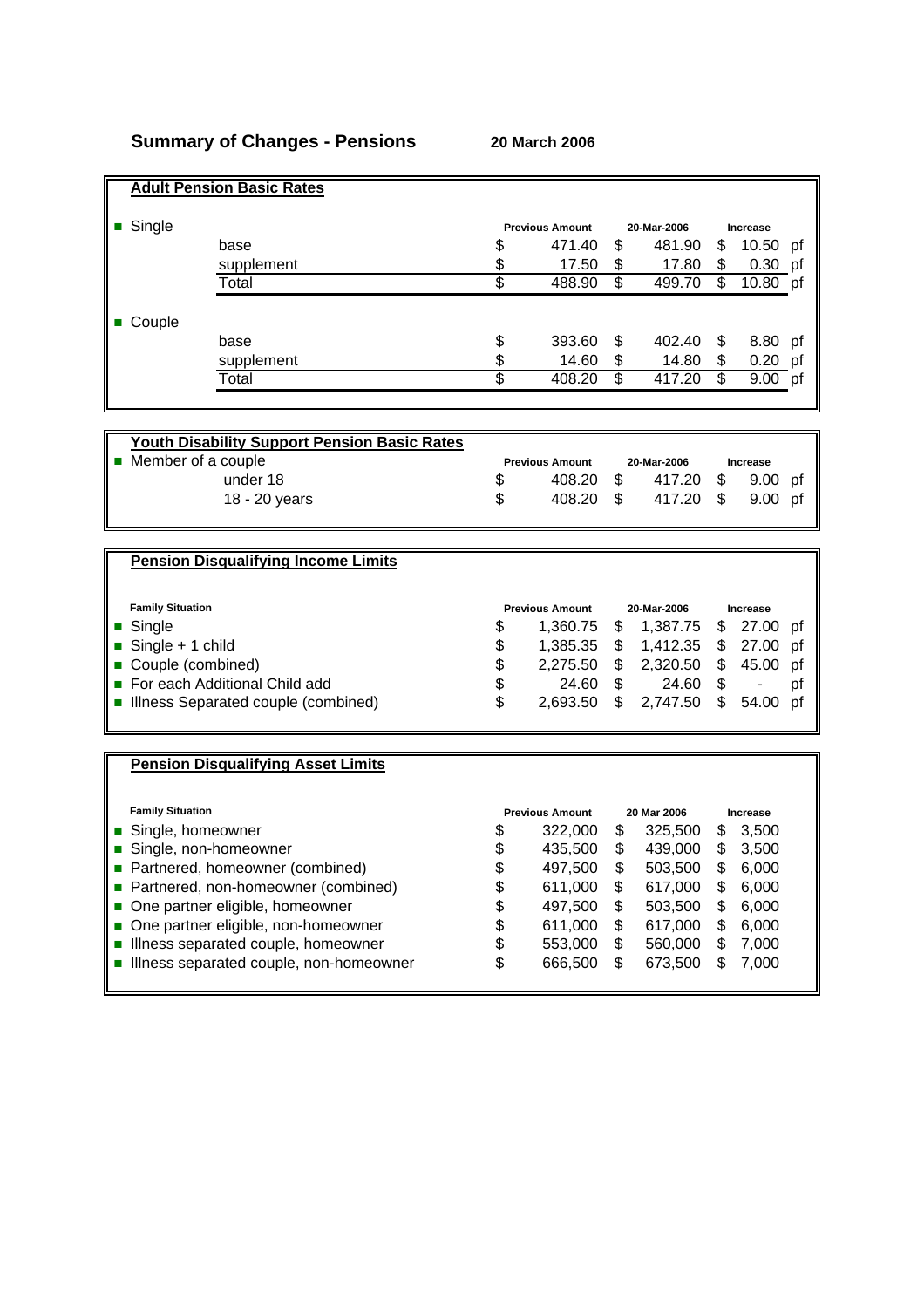## **Summary of Changes - Allowances 20 March 2006**

| Allowance Rates (NSA, WA, PA, SA, MAA, SpB) |    |                        |     |             |     |          |  |
|---------------------------------------------|----|------------------------|-----|-------------|-----|----------|--|
|                                             |    | <b>Previous Amount</b> |     | 20 Mar 2006 |     | Increase |  |
| Single, 21 or over, no children             |    | 404.50                 | S.  | 410.60      |     | 6.10 pf  |  |
| Single, 21 or over, with children           | S  | 437.60                 | \$. | 444.20      | S   | 6.60 pf  |  |
| Single, 60 or over, after 9 months (PhA)    | \$ | 443.40                 |     | 450.00      |     | 6.60 pf  |  |
| ■ Partnered (each)                          | S  | 365.00                 |     | 370.50      | \$. | 5.50 pf  |  |

#### **Income Test Cutoffs for NSA, WA, PA, SA & MAA**

| <b>Family Situation</b>                  |     | <b>Previous Amount</b> |      | 20 Mar 2006 | Increase |  |
|------------------------------------------|-----|------------------------|------|-------------|----------|--|
| Single, 21 or over, no children          | \$. | 662.72 \$              |      | 671.43 \$   | 8.71 pf  |  |
| Single, 21 or over, with children        | \$. | 710.00                 | - \$ | 719.43 \$   | 9.43 pf  |  |
| Single, 60 or over, after 9 months (PhA) | \$  | 718.29                 | - \$ | 727.72 \$   | 9.43 pf  |  |
| ■ Partnered (each)                       | \$  | 606.29                 | - \$ | 614.15 \$   | 7.86 pf  |  |

### **CDEP Participation Supplement (CPS) Income Test**

| ■ CPS is payable if income is below:                 |    | <b>Previous Amount</b> |          | 20 Mar 2006                      |      | Increase   |  |
|------------------------------------------------------|----|------------------------|----------|----------------------------------|------|------------|--|
| Single                                               | \$ | 804.00 \$              |          | 815.00 \$ 11.00 pf               |      |            |  |
| Couple<br>■ Total income of both partners must under | \$ | 740.00                 | <b>S</b> | 749.00                           | - \$ | $9.000$ of |  |
|                                                      | £. |                        |          | 1,480.00 \$ 1,498.00 \$ 18.00 pf |      |            |  |

| Income Threshold for Employment Entry Payment (per fortnight) |        |                        |     |                   |          |  |
|---------------------------------------------------------------|--------|------------------------|-----|-------------------|----------|--|
| For EEP entitlement person's income                           |        | <b>Previous Amount</b> |     | 20 Mar 2006       | Increase |  |
| from employment must exceed                                   | 662.71 |                        | - S | 671.43 \$ 8.71 pf |          |  |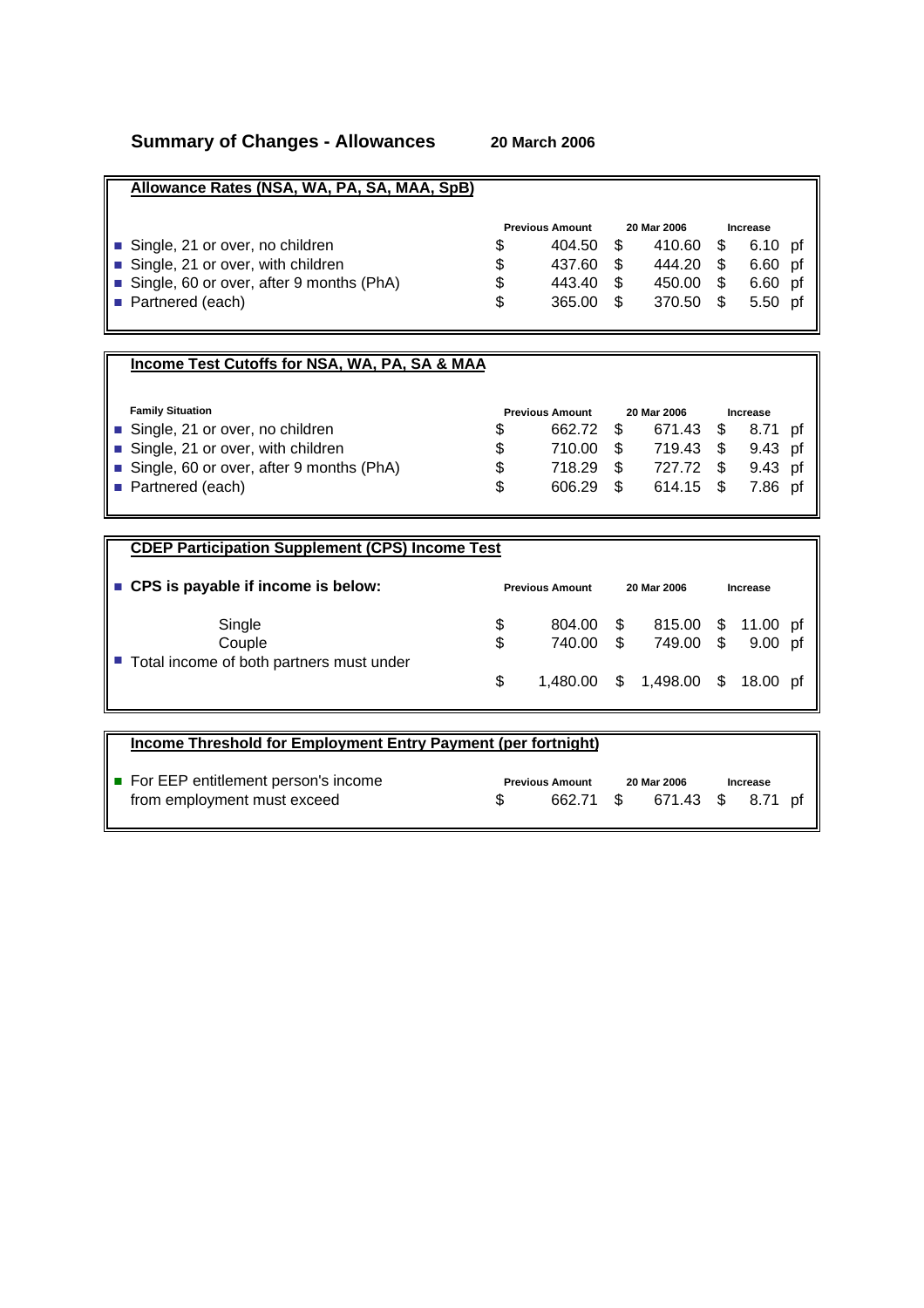| <b>Parenting Payment Basic Rates</b>  |        |                                            |                                 |            |                                   |  |
|---------------------------------------|--------|--------------------------------------------|---------------------------------|------------|-----------------------------------|--|
| Sole Parents<br>I ■ Partnered Parents | S<br>S | <b>Previous Amount</b><br>488.90<br>365.00 | 20 Mar 2006<br>499.70<br>370.50 | \$<br>- \$ | Increase<br>$10.80$ pf<br>5.50 pf |  |
|                                       |        |                                            |                                 |            |                                   |  |

| <b>Income Test for Parenting Payment</b>                                         |                        |               |                                  |     |          |  |
|----------------------------------------------------------------------------------|------------------------|---------------|----------------------------------|-----|----------|--|
|                                                                                  |                        |               |                                  |     |          |  |
|                                                                                  | <b>Previous Amount</b> |               | 20 Mar 2006                      |     | Increase |  |
| Partner's Free Area                                                              | \$<br>607.00           | $\mathcal{S}$ | 615.00                           | S.  | 8.00 pf  |  |
| For part payment of additional rate all of the following conditions must be met: |                        |               |                                  |     |          |  |
| customer's income must be less than                                              | \$<br>635.72           | \$.           | 643.58                           | S.  | 7.86 pf  |  |
| partner's income must be less than                                               | \$                     |               | 1,128.43 \$ 1,144.29 \$ 15.86 pf |     |          |  |
| combined income must be less than                                                | \$<br>$1,242.72$ \$    |               | 1,258.58                         | \$  | 15.86 pf |  |
| If partner is on pension, couples                                                |                        |               |                                  |     |          |  |
| combined income must be less than                                                | \$                     |               | 1,271.44 \$ 1,287.16 \$          |     | 15.72 pf |  |
|                                                                                  |                        |               |                                  |     |          |  |
| <b>Maternity Payment Basic Rate</b>                                              |                        |               |                                  |     |          |  |
|                                                                                  | <b>Previous Amount</b> |               | 20 Mar 2006                      |     | Increase |  |
| One off lump sum payment                                                         | \$<br>3,119.00         |               | \$3,166.00                       | \$. | 47.00    |  |
|                                                                                  |                        |               |                                  |     |          |  |
|                                                                                  |                        |               |                                  |     |          |  |
| <b>Maternity Immunisation Allowance Basic Rate</b>                               |                        |               |                                  |     |          |  |
|                                                                                  | <b>Previous Amount</b> |               | 20 Mar 2006                      |     | Increase |  |
| One off lump sum payment                                                         | \$<br>219.00           | S             | 222.30                           | S   | 3.30     |  |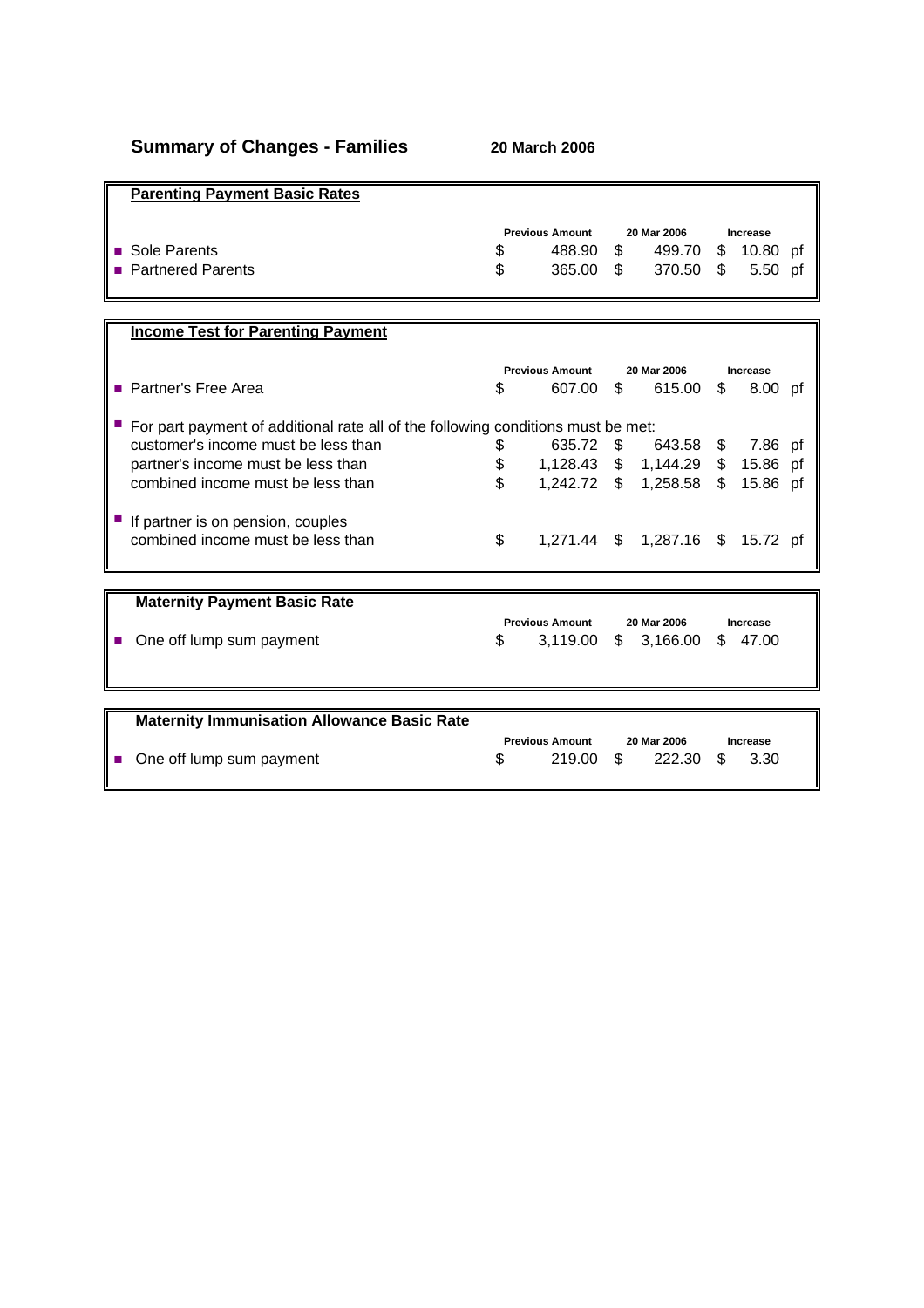## **Summary of Changes - Rent Assistance (Social Security Act)**

|                                                                                                                                                                         |                            | <b>20 March 2006</b>                      |                           |                                             |                                      |  |
|-------------------------------------------------------------------------------------------------------------------------------------------------------------------------|----------------------------|-------------------------------------------|---------------------------|---------------------------------------------|--------------------------------------|--|
| <b>Maximum Payment per Fortnight</b>                                                                                                                                    |                            | <b>Previous Amount</b>                    |                           | 20 Mar 2006                                 | Increase                             |  |
| Single, no children<br>Single, no children, sharer<br>Couple, no children<br>Partnered, illness separated, no children<br>Partnered, temporarily separated, no children | \$<br>\$<br>\$<br>\$<br>\$ | 99.20<br>66.13<br>93.60<br>99.20<br>93.60 | S<br>\$<br>\$<br>\$<br>\$ | 100.60<br>67.07<br>95.00<br>100.60<br>95.00 | 1.40<br>0.93<br>1.40<br>1.40<br>1.40 |  |

| <b>Rent threshold</b>                         | <b>Previous Amount</b> |     | 20 Mar 2006 | Increase |  |
|-----------------------------------------------|------------------------|-----|-------------|----------|--|
|                                               |                        |     |             |          |  |
| Single, no children                           | \$<br>88.20            | \$. | 89.60       | 1.40     |  |
| Single, no children, sharer                   | \$<br>88.20            | \$. | 89.60       | 1.40     |  |
| Couple, no children                           | \$<br>143.60           | \$. | 145.80      | 2.20     |  |
| Partnered, illness separated, no children     | \$<br>88.20            | \$  | 89.60       | 1.40     |  |
| Partnered, temporarily separated, no children | \$<br>88.20            | S   | 89.60       | 1.40     |  |

| <b>Minimum Rent to get Maximum Payment</b>    |    | <b>Previous Amount</b> |      | 20 Mar 2006 | Increase |
|-----------------------------------------------|----|------------------------|------|-------------|----------|
| Single, no children                           | S  | 220.47                 |      | 223.73      | 3.27     |
| Single, no children, sharer                   | \$ | 176.38                 | - \$ | 179.02      | 2.64     |
| Couple, no children                           | \$ | 268.40                 | -S   | 272.47      | 4.07     |
| Partnered, illness separated, no children     | \$ | 220.47                 | S    | 223.73      | 3.27     |
| Partnered, temporarily separated, no children | S  | 213.00                 | \$   | 216.27      | 3 27     |

# **Summary of Changes - Rent Assistance (Family Assistance Act)**

| \$<br>\$<br>\$<br>\$ | 116.62<br>131.74<br>116.62<br>131.74 | - \$<br>S                                      | 118.30<br>133.70<br>118.30<br>133.70 |             | 1.68<br>1.96<br>1.68<br>1.96 |          |
|----------------------|--------------------------------------|------------------------------------------------|--------------------------------------|-------------|------------------------------|----------|
|                      |                                      | <b>20 March 2006</b><br><b>Previous Amount</b> |                                      | 20 Mar 2006 |                              | Increase |

| <b>Rent threshold</b>                  | <b>Previous Amount</b> |        | 20 Mar 2006 |        | Increase |
|----------------------------------------|------------------------|--------|-------------|--------|----------|
| Single, 1 or 2 children                | S                      | 116.20 | - \$        | 117.88 | 1.68     |
| $\parallel$ Single, 3 or more children | S                      | 116.20 | - \$        | 117.88 | 1.68     |
| ■ Couple, 1 or 2 children              | S                      | 171.92 | - \$        | 174.44 | 2.52     |
| Couple, 3 or more children             | \$                     | 171.92 | \$.         | 174.44 | 2.52     |

| <b>Minimum Rent to get Maximum Payment</b> |    | <b>Previous Amount</b> |      | 20 Mar 2006 |  | Increase |  |
|--------------------------------------------|----|------------------------|------|-------------|--|----------|--|
| Single, 1 or 2 children                    | S  | 271.69 \$              |      | 275.61 \$   |  | 3.92     |  |
| Single, 3 or more children                 | \$ | 291.85                 | - \$ | 296.15 \$   |  | 4.29     |  |
| ■ Couple, 1 or 2 children                  | \$ | 327.41                 | -\$  | 332.17 \$   |  | 4.76     |  |
| ■ Couple, 3 or more children               | \$ | 347.57                 | -SS  | 352.71      |  | 5.13     |  |